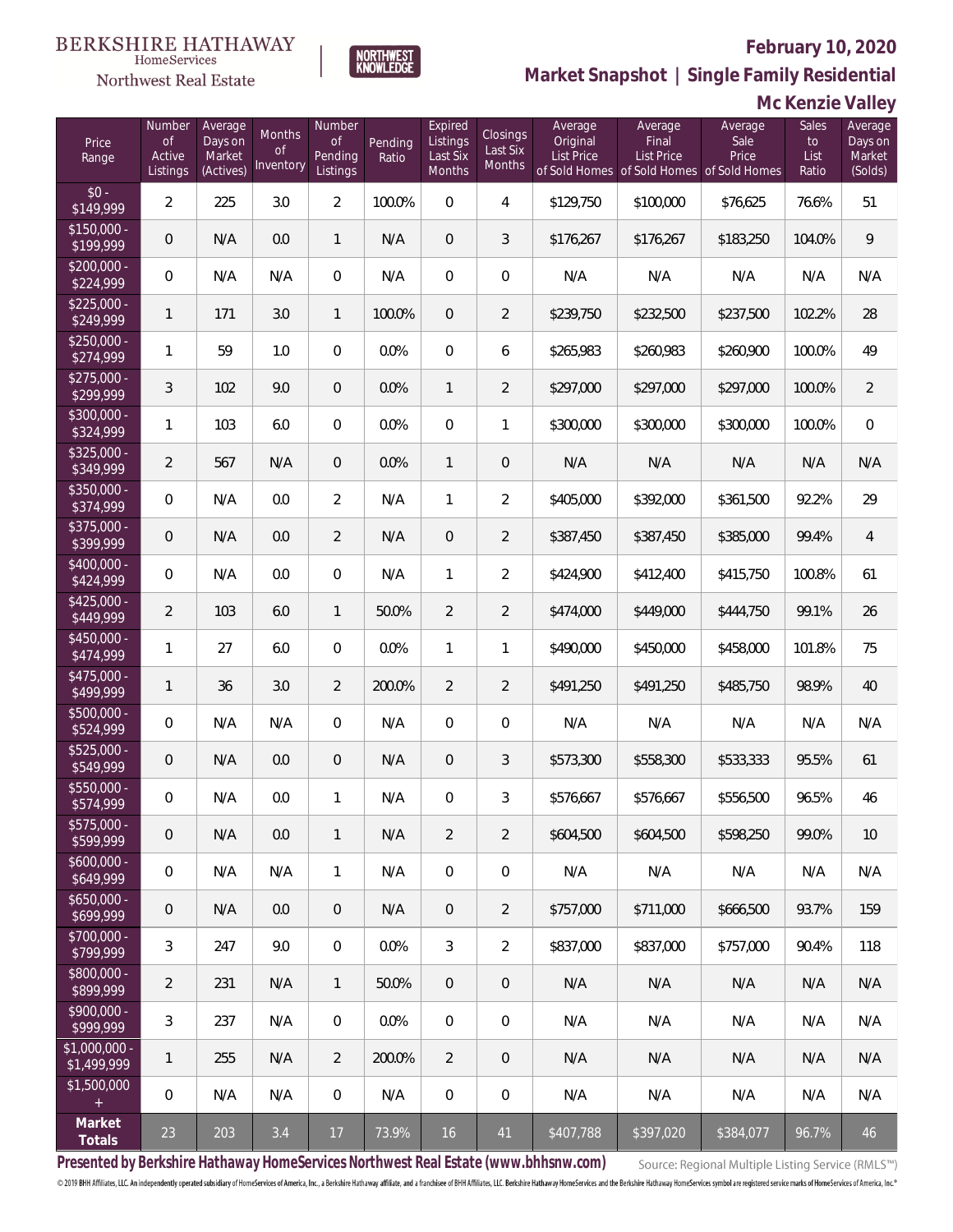

HomeServices

**Market Snapshot | Single Family Residential**

# **Pleasant Hill / Oakridge**

| Price<br>Range                   | Number<br>of<br>Active<br>Listings | Average<br>Days on<br>Market<br>(Actives) | Months<br>0f<br>Inventory | Number<br>Οf<br>Pending<br>Listings | Pending<br>Ratio | Expired<br>Listings<br>Last Six<br>Months | Closings<br>Last Six<br>Months | Average<br>Original<br><b>List Price</b> | Average<br>Final<br><b>List Price</b><br>of Sold Homes of Sold Homes of Sold Homes | Average<br>Sale<br>Price | <b>Sales</b><br>to<br>List<br>Ratio | Average<br>Days on<br>Market<br>(Solds) |
|----------------------------------|------------------------------------|-------------------------------------------|---------------------------|-------------------------------------|------------------|-------------------------------------------|--------------------------------|------------------------------------------|------------------------------------------------------------------------------------|--------------------------|-------------------------------------|-----------------------------------------|
| $$0 -$<br>\$149,999              | 3                                  | 91                                        | 1.6                       | $\mathfrak{Z}$                      | 100.0%           | $\overline{2}$                            | 11                             | \$103,318                                | \$98,973                                                                           | \$94,545                 | 95.5%                               | 60                                      |
| $$150,000 -$<br>\$199,999        | 4                                  | 45                                        | 2.4                       | 5                                   | 125.0%           | 3                                         | 10                             | \$174,280                                | \$165,670                                                                          | \$167,417                | 101.1%                              | 62                                      |
| $$200,000 -$<br>\$224,999        | 3                                  | 34                                        | 2.0                       | 3                                   | 100.0%           | $\mathbf{1}$                              | 9                              | \$226,208                                | \$215,997                                                                          | \$214,600                | 99.4%                               | 30                                      |
| $$225,000 -$<br>\$249,999        | 4                                  | 105                                       | 24.0                      | $\mathbf{1}$                        | 25.0%            | $\overline{2}$                            | 1                              | \$229,000                                | \$219,000                                                                          | \$225,000                | 102.7%                              | 52                                      |
| $$250.000 -$<br>\$274,999        | 3                                  | 84                                        | 4.5                       | $\overline{7}$                      | 233.3%           | $\overline{2}$                            | 4                              | \$279,950                                | \$273,700                                                                          | \$267,475                | 97.7%                               | 131                                     |
| $\sqrt{$275,000}$ -<br>\$299,999 | 3                                  | 77                                        | 2.3                       | $\mathbf{1}$                        | 33.3%            | $\overline{2}$                            | 8                              | \$297,625                                | \$291,988                                                                          | \$286,750                | 98.2%                               | 68                                      |
| $$300,000 -$<br>\$324,999        | 1                                  | 64                                        | 1.5                       | $\mathbf{0}$                        | 0.0%             | $\mathbf{0}$                              | 4                              | \$314,750                                | \$309,750                                                                          | \$311,000                | 100.4%                              | 22                                      |
| $$325,000 -$<br>\$349,999        | 1                                  | 19                                        | 1.5                       | $\mathbf{1}$                        | 100.0%           | $\overline{0}$                            | 4                              | \$344,350                                | \$333,100                                                                          | \$332,500                | 99.8%                               | 44                                      |
| $$350,000 -$<br>\$374,999        | 1                                  | 9                                         | 3.0                       | $\overline{2}$                      | 200.0%           | $\overline{2}$                            | $\overline{2}$                 | \$359,000                                | \$359,000                                                                          | \$360,000                | 100.3%                              | 10                                      |
| $$375,000 -$<br>\$399,999        | 2                                  | 85                                        | 12.0                      | $\overline{0}$                      | 0.0%             | $\mathbf{1}$                              | 1                              | \$350,000                                | \$350,000                                                                          | \$376,000                | 107.4%                              | 11                                      |
| $$400.000 -$<br>\$424,999        | $\mathbf 0$                        | N/A                                       | 0.0                       | $\mathbf{1}$                        | N/A              | $\boldsymbol{0}$                          | $\overline{2}$                 | \$447,500                                | \$437,500                                                                          | \$420,000                | 96.0%                               | 48                                      |
| $$425,000 -$<br>\$449,999        | $\overline{2}$                     | 142                                       | 3.0                       | $\theta$                            | 0.0%             | $\overline{2}$                            | 4                              | \$436,975                                | \$436,975                                                                          | \$435,750                | 99.7%                               | 12                                      |
| $$450,000 -$<br>\$474,999        | 1                                  | 23                                        | 1.5                       | $\overline{2}$                      | 200.0%           | 0                                         | 4                              | \$470,750                                | \$466,750                                                                          | \$462,700                | 99.1%                               | 26                                      |
| $$475,000 -$<br>\$499,999        | $\overline{0}$                     | N/A                                       | 0.0                       | $\overline{0}$                      | N/A              | $\mathbf 0$                               | 3                              | \$508,300                                | \$501,300                                                                          | \$491,667                | 98.1%                               | 70                                      |
| $$500,000 -$<br>\$524,999        | $\mathbf 0$                        | N/A                                       | 0.0                       | $\mathbf{1}$                        | N/A              | 0                                         | $\overline{2}$                 | \$531,950                                | \$531,950                                                                          | \$510,000                | 95.9%                               | 37                                      |
| $$525,000 -$<br>\$549,999        | 2                                  | 192                                       | 6.0                       | 1                                   | 50.0%            | 0                                         | $\overline{2}$                 | \$537,450                                | \$537,450                                                                          | \$537,450                | 100.0%                              | 23                                      |
| \$550,000 -<br>\$574,999         | 1                                  | 285                                       | 6.0                       | 1                                   | 100.0%           | 1                                         | 1                              | \$589,900                                | \$549,900                                                                          | \$553,500                | 100.7%                              | 54                                      |
| $$575,000 -$<br>\$599,999        | $\overline{2}$                     | 49                                        | 12.0                      | $\mathbf{1}$                        | 50.0%            | $\overline{0}$                            | 1                              | \$625,000                                | \$599,901                                                                          | \$590,000                | 98.3%                               | 119                                     |
| $$600,000 -$<br>\$649,999        | 1                                  | 19                                        | 6.0                       | $\mathbf{1}$                        | 100.0%           | $\mathbf{1}$                              | 1                              | \$600,000                                | \$600,000                                                                          | \$610,000                | 101.7%                              | 6                                       |
| $$650,000 -$<br>\$699,999        | $\mathbf 0$                        | N/A                                       | 0.0                       | $\overline{0}$                      | N/A              | $\mathbf{1}$                              | $\overline{2}$                 | \$722,500                                | \$697,450                                                                          | \$687,500                | 98.6%                               | 54                                      |
| $$700,000 -$<br>\$799,999        | 1                                  | 314                                       | 2.0                       | $\mathbf{1}$                        | 100.0%           | $\mathbf{1}$                              | 3                              | \$734,333                                | \$734,333                                                                          | \$723,333                | 98.5%                               | 9                                       |
| $$800,000 -$<br>\$899,999        | $\overline{0}$                     | N/A                                       | 0.0                       | $\overline{0}$                      | N/A              | $\mathbf{1}$                              | $\mathbf{1}$                   | \$850,000                                | \$850,000                                                                          | \$850,000                | 100.0%                              | 0                                       |
| $$900,000 -$<br>\$999,999        | $\mathbf 0$                        | N/A                                       | N/A                       | $\mathbf{0}$                        | N/A              | $\overline{0}$                            | $\mathbf 0$                    | N/A                                      | N/A                                                                                | N/A                      | N/A                                 | N/A                                     |
| $$1,000,000 -$<br>\$1,499,999    | 1                                  | 230                                       | N/A                       | 2                                   | 200.0%           | $\mathbf{1}$                              | $\overline{0}$                 | N/A                                      | N/A                                                                                | N/A                      | N/A                                 | N/A                                     |
| \$1,500,000<br>$+$               | 1                                  | 235                                       | N/A                       | $\mathbf 0$                         | 0.0%             | $\boldsymbol{0}$                          | 0                              | N/A                                      | N/A                                                                                | N/A                      | N/A                                 | N/A                                     |
| Market<br>Totals                 | 37                                 | 97                                        | 2.8                       | 34                                  | 91.9%            | 23                                        | 80                             | \$335,648                                | \$328,860                                                                          | \$325,708                | 99.0%                               | 48                                      |

**Presented by Berkshire Hathaway HomeServices Northwest Real Estate (www.bhhsnw.com)**

Source: Regional Multiple Listing Service (RMLS™)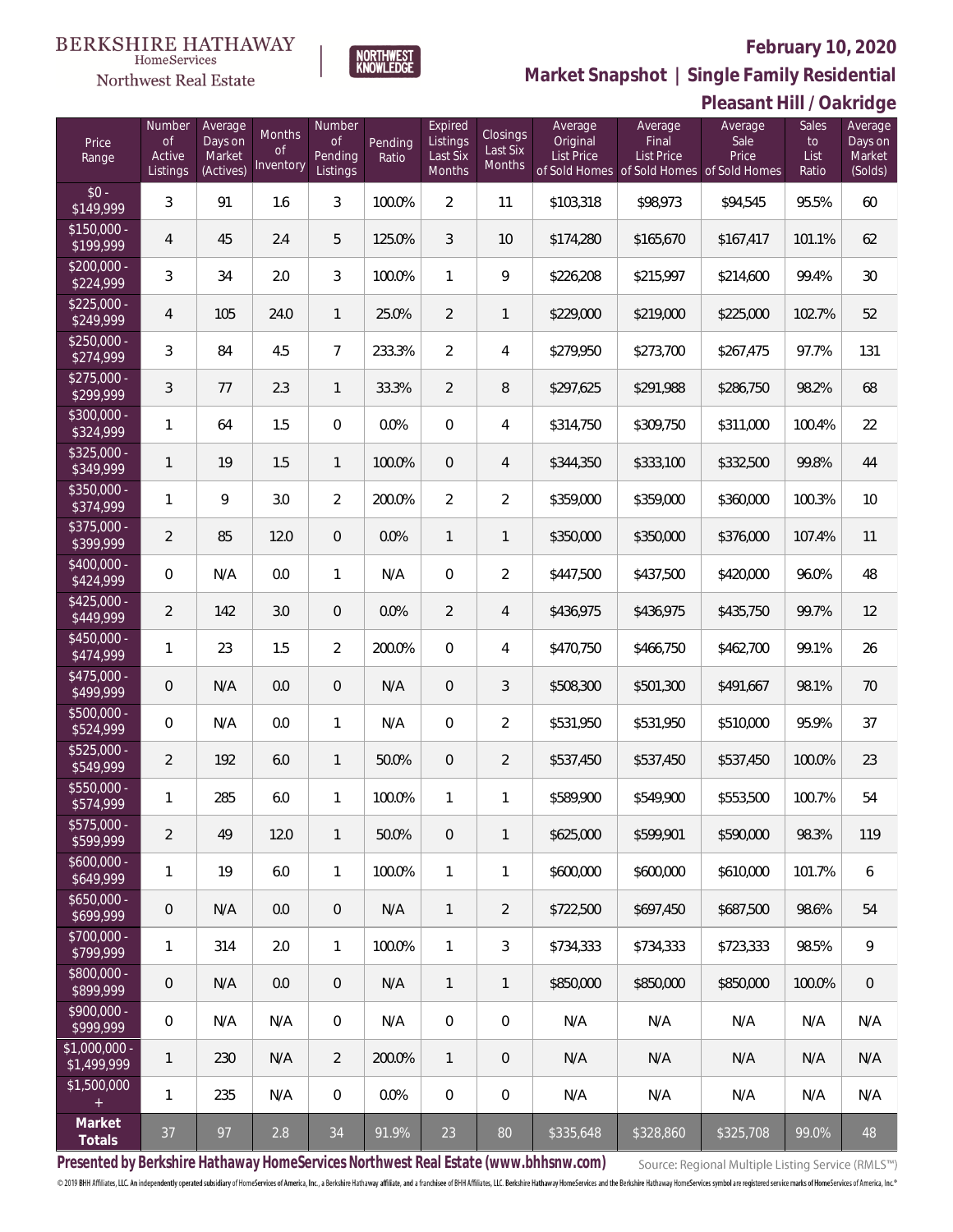

**NORTHWEST**<br>KNOWLEDGE

Northwest Real Estate

**Market Snapshot | Single Family Residential**

|                                 | South Lane Properties                     |                                           |                           |                                     |                  |                                           |                                |                                   |                                                                                    |                          |                              |                                         |
|---------------------------------|-------------------------------------------|-------------------------------------------|---------------------------|-------------------------------------|------------------|-------------------------------------------|--------------------------------|-----------------------------------|------------------------------------------------------------------------------------|--------------------------|------------------------------|-----------------------------------------|
| Price<br>Range                  | Number<br><b>of</b><br>Active<br>Listings | Average<br>Days on<br>Market<br>(Actives) | Months<br>Οf<br>Inventory | Number<br>0f<br>Pending<br>Listings | Pending<br>Ratio | Expired<br>Listings<br>Last Six<br>Months | Closings<br>Last Six<br>Months | Average<br>Original<br>List Price | Average<br>Final<br><b>List Price</b><br>of Sold Homes of Sold Homes of Sold Homes | Average<br>Sale<br>Price | Sales<br>to<br>List<br>Ratio | Average<br>Days on<br>Market<br>(Solds) |
| $$0 -$<br>\$149,999             | $\overline{2}$                            | 43                                        | 1.3                       | 4                                   | 200.0%           | $\mathbf{1}$                              | 9                              | \$138,533                         | \$119,856                                                                          | \$98,187                 | 81.9%                        | 165                                     |
| $$150,000 -$<br>\$199,999       | $\overline{2}$                            | 93                                        | 0.5                       | 5                                   | 250.0%           | $\overline{4}$                            | 23                             | \$194,813                         | \$183,767                                                                          | \$181,213                | 98.6%                        | 51                                      |
| $$200,000 -$<br>\$224,999       | 3                                         | 34                                        | 0.8                       | 3                                   | 100.0%           | 1                                         | 22                             | \$212,191                         | \$208,873                                                                          | \$211,545                | 101.3%                       | 22                                      |
| $$225,000 -$<br>\$249,999       | $\overline{7}$                            | 59                                        | 1.2                       | 5                                   | 71.4%            | $\mathbf 0$                               | 35                             | \$239,371                         | \$236,117                                                                          | \$236,240                | 100.1%                       | 33                                      |
| $$250,000 -$<br>\$274,999       | $\overline{2}$                            | 63                                        | 0.4                       | 10                                  | 500.0%           | 1                                         | 34                             | \$275,009                         | \$266,782                                                                          | \$262,442                | 98.4%                        | 37                                      |
| $$275,000 -$<br>\$299,999       | $\overline{4}$                            | 94                                        | 0.9                       | $\overline{4}$                      | 100.0%           | $\overline{2}$                            | 27                             | \$293,000                         | \$287,959                                                                          | \$286,650                | 99.5%                        | 34                                      |
| $$300,000 -$<br>\$324,999       | 5                                         | 98                                        | 2.5                       | $\overline{2}$                      | 40.0%            | 6                                         | 12                             | \$348,867                         | \$317,408                                                                          | \$307,915                | 97.0%                        | 29                                      |
| $$325,000 -$<br>\$349,999       | 3                                         | 12                                        | 1.1                       | 6                                   | 200.0%           | 5                                         | 17                             | \$344,946                         | \$335,352                                                                          | \$333,606                | 99.5%                        | 47                                      |
| $$350,000 -$<br>\$374,999       | $\mathbf 0$                               | N/A                                       | 0.0                       | 1                                   | N/A              | 3                                         | 13                             | \$369,000                         | \$362,538                                                                          | \$361,454                | 99.7%                        | 46                                      |
| $$375,000 -$<br>\$399,999       | $\overline{2}$                            | 16                                        | 1.5                       | $\mathbf{1}$                        | 50.0%            | $\mathbf 0$                               | 8                              | \$441,556                         | \$397,119                                                                          | \$383,931                | 96.7%                        | 142                                     |
| $$400,000 -$<br>\$424,999       | 3                                         | 61                                        | 3.0                       | 0                                   | 0.0%             | 0                                         | 6                              | \$423,133                         | \$415,467                                                                          | \$411,650                | 99.1%                        | 51                                      |
| $$425,000 -$<br>\$449,999       | $\overline{2}$                            | 168                                       | 2.0                       | 1                                   | 50.0%            | $\mathbf 0$                               | 6                              | \$462,583                         | \$446,400                                                                          | \$436,667                | 97.8%                        | 51                                      |
| $$450,000 -$<br>\$474,999       | $\overline{2}$                            | 105                                       | 2.0                       | 0                                   | 0.0%             | 1                                         | 6                              | \$470,817                         | \$471,650                                                                          | \$457,250                | 96.9%                        | 46                                      |
| $$475,000 -$<br>\$499,999       | $\overline{4}$                            | 63                                        | 4.8                       | 2                                   | 50.0%            | $\overline{2}$                            | 5                              | \$496,680                         | \$487,780                                                                          | \$485,428                | 99.5%                        | 81                                      |
| $$500,000 -$<br>\$524,999       | 1                                         | 63                                        | 1.5                       | 0                                   | 0.0%             | 1                                         | 4                              | \$540,850                         | \$526,950                                                                          | \$514,725                | 97.7%                        | 91                                      |
| $$525,000 -$<br>\$549,999       | 1                                         | 132                                       | 1.0                       | 0                                   | 0.0%             | $\mathbf{1}$                              | 6                              | \$591,983                         | \$559,200                                                                          | \$540,133                | 96.6%                        | 58                                      |
| \$550,000 -<br>\$574,999        | 0                                         | N/A                                       | 0.0                       | $\mathbf{0}$                        | N/A              | 1                                         | 6                              | \$607,183                         | \$587,367                                                                          | \$557,817                | 95.0%                        | 69                                      |
| $$575,000 -$<br>\$599,999       | 3                                         | 39                                        | N/A                       | $\mathbf{1}$                        | 33.3%            | 0                                         | $\theta$                       | N/A                               | N/A                                                                                | N/A                      | N/A                          | N/A                                     |
| $$600,000 -$<br>\$649,999       | 3                                         | 167                                       | 18.0                      | 1                                   | 33.3%            | 1                                         | 1                              | \$650,000                         | \$625,000                                                                          | \$600,000                | 96.0%                        | 339                                     |
| $$650,000 -$<br>\$699,999       | 1                                         | 195                                       | 2.0                       | $\overline{0}$                      | 0.0%             | $\overline{2}$                            | 3                              | \$816,000                         | \$673,000                                                                          | \$653,333                | 97.1%                        | 172                                     |
| $$700.000 -$<br>\$799,999       | $\overline{2}$                            | 194                                       | 6.0                       | $\overline{0}$                      | 0.0%             | 0                                         | $\overline{2}$                 | \$739,450                         | \$734,000                                                                          | \$705,000                | 96.0%                        | 271                                     |
| \$800,000 -<br>\$899,999        | 1                                         | 269                                       | N/A                       | $\overline{0}$                      | 0.0%             | $\mathbf{1}$                              | $\theta$                       | N/A                               | N/A                                                                                | N/A                      | N/A                          | N/A                                     |
| $$900,000 -$<br>\$999,999       | $\mathbf{0}$                              | N/A                                       | 0.0                       | $\overline{0}$                      | N/A              | 0                                         | 1                              | \$925,000                         | \$925,000                                                                          | \$905,000                | 97.8%                        | 9                                       |
| $$1,000,000 -$<br>\$1,499,999   | 3                                         | 229                                       | 18.0                      | $\mathbf{1}$                        | 33.3%            | 0                                         | 1                              | \$1,050,000                       | \$1,050,000                                                                        | \$1,105,000              | 105.2%                       | 8                                       |
| \$1,500,000<br>$\boldsymbol{+}$ | $\mathbf{0}$                              | N/A                                       | N/A                       | $\overline{0}$                      | N/A              | 0                                         | 0                              | N/A                               | N/A                                                                                | N/A                      | N/A                          | N/A                                     |
| Market<br>Totals                | 56                                        | 92                                        | 1.4                       | 47                                  | 83.9%            | 33                                        | 247                            | \$327,724                         | \$315,482                                                                          | \$310,366                | 98.4%                        | 53                                      |

**Presented by Berkshire Hathaway HomeServices Northwest Real Estate (www.bhhsnw.com)**

Source: Regional Multiple Listing Service (RMLS™)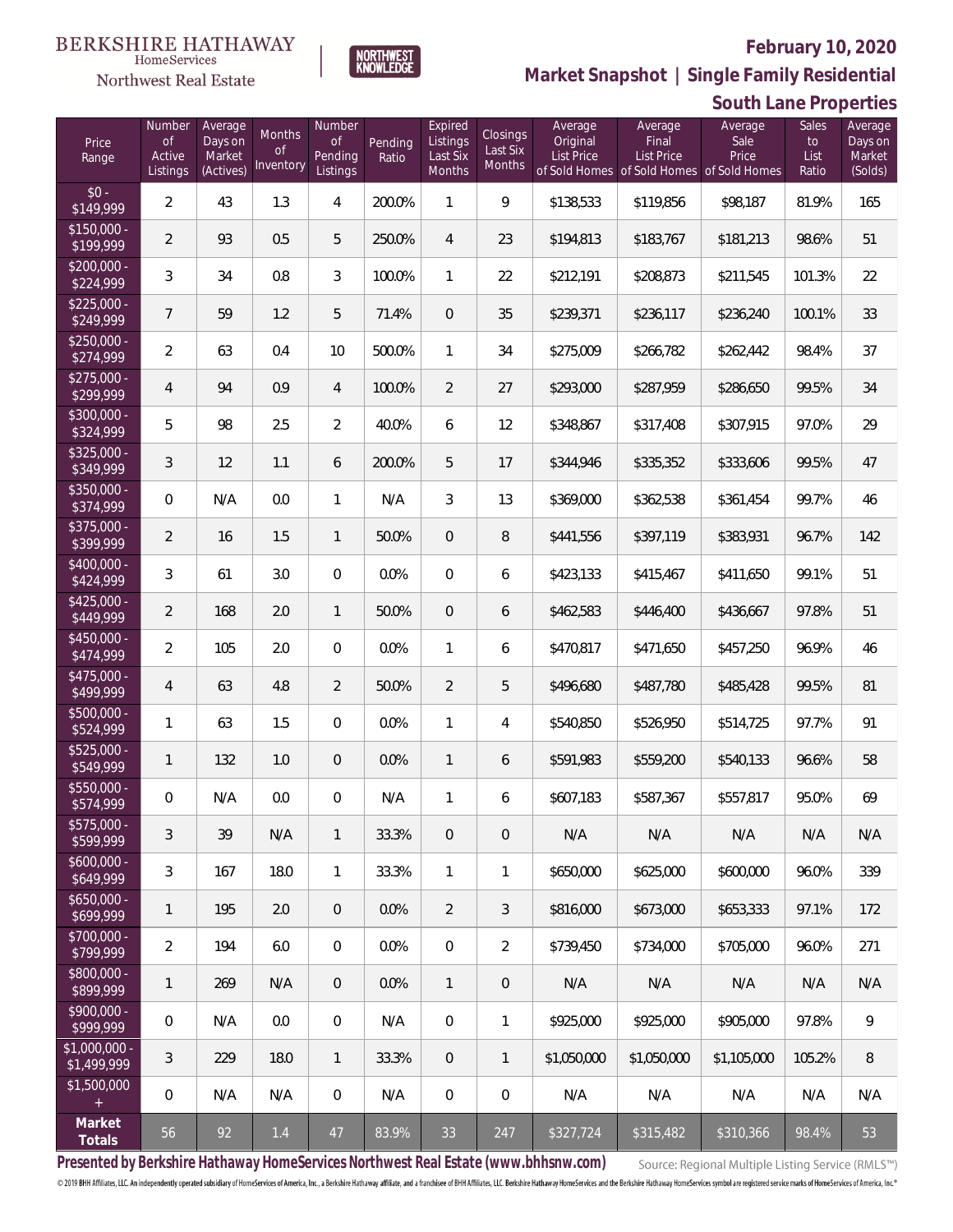

NORTHWEST<br>KNOWLEDGE

**Market Snapshot | Single Family Residential**

|                                                                          |                                    |                                           |                                  |                                     |                  |                                           |                                |                                          |                                | <b>West Lane Properties</b>                                           |                              |                                         |
|--------------------------------------------------------------------------|------------------------------------|-------------------------------------------|----------------------------------|-------------------------------------|------------------|-------------------------------------------|--------------------------------|------------------------------------------|--------------------------------|-----------------------------------------------------------------------|------------------------------|-----------------------------------------|
| Price<br>Range                                                           | Number<br>Οf<br>Active<br>Listings | Average<br>Days on<br>Market<br>(Actives) | Months<br><b>of</b><br>Inventory | Number<br>Οf<br>Pending<br>Listings | Pending<br>Ratio | Expired<br>Listings<br>Last Six<br>Months | Closings<br>Last Six<br>Months | Average<br>Original<br><b>List Price</b> | Average<br>Final<br>List Price | Average<br>Sale<br>Price<br>of Sold Homes of Sold Homes of Sold Homes | Sales<br>to<br>List<br>Ratio | Average<br>Days on<br>Market<br>(Solds) |
| $$0 -$<br>\$149,999                                                      | $\overline{0}$                     | N/A                                       | 0.0                              | $\mathfrak{Z}$                      | N/A              | $\overline{0}$                            | 5                              | \$128,980                                | \$114,280                      | \$96,600                                                              | 84.5%                        | 104                                     |
| $$150,000 -$<br>\$199,999                                                | $\overline{0}$                     | N/A                                       | 0.0                              | $\mathbf{1}$                        | N/A              | $\mathbf 0$                               | $\overline{4}$                 | \$204,975                                | \$202,475                      | \$167,750                                                             | 82.8%                        | 149                                     |
| $$200,000 -$<br>\$224,999                                                | 1                                  | $\overline{7}$                            | 2.0                              | $\mathbf{1}$                        | 100.0%           | $\overline{0}$                            | 3                              | \$229,000                                | \$218,000                      | \$208,333                                                             | 95.6%                        | 30                                      |
| $$225,000 -$<br>\$249,999                                                | 1                                  | 5                                         | 0.9                              | 5                                   | 500.0%           | $\mathbf{1}$                              | 7                              | \$236,771                                | \$231,471                      | \$235,057                                                             | 101.5%                       | 25                                      |
| $$250.000 -$<br>\$274,999                                                | $\overline{2}$                     | 161                                       | 0.6                              | $\overline{0}$                      | 0.0%             | 1                                         | 20                             | \$273,305                                | \$269,580                      | \$260,360                                                             | 96.6%                        | 39                                      |
| $$275,000 -$<br>\$299,999                                                | $\overline{2}$                     | 22                                        | 1.2                              | $\overline{4}$                      | 200.0%           | 3                                         | 10                             | \$296,470                                | \$290,160                      | \$290,605                                                             | 100.2%                       | 35                                      |
| $$300.000 -$<br>\$324,999                                                | $\overline{2}$                     | 13                                        | 0.7                              | $\mathfrak{Z}$                      | 150.0%           | $\mathbf{1}$                              | 18                             | \$315,932                                | \$309,882                      | \$311,693                                                             | 100.6%                       | 28                                      |
| $$325,000 -$<br>\$349,999                                                | 1                                  | 112                                       | 0.6                              | $\mathfrak{Z}$                      | 300.0%           | $\mathbf{1}$                              | 10                             | \$347,980                                | \$342,530                      | \$335,490                                                             | 97.9%                        | 63                                      |
| $$350.000 -$<br>\$374,999                                                | 3                                  | 86                                        | 3.6                              | $\overline{2}$                      | 66.7%            | 1                                         | 5                              | \$377,800                                | \$366,780                      | \$362,105                                                             | 98.7%                        | 39                                      |
| \$375,000 -<br>\$399,999                                                 | 1                                  | $\overline{4}$                            | 1.0                              | $\overline{4}$                      | 400.0%           | $\mathbf{1}$                              | 6                              | \$397,958                                | \$385,125                      | \$385,333                                                             | 100.1%                       | 76                                      |
| $$400.000 -$<br>\$424,999                                                | $\overline{0}$                     | N/A                                       | 0.0                              | $\mathbf{1}$                        | N/A              | $\overline{0}$                            | 5                              | \$416,960                                | \$407,740                      | \$403,400                                                             | 98.9%                        | 31                                      |
| $$425,000 -$<br>\$449,999                                                | $\mathbf{1}$                       | 63                                        | 3.0                              | $\mathbf{1}$                        | 100.0%           | $\mathbf 0$                               | $\overline{2}$                 | \$442,500                                | \$442,500                      | \$444,243                                                             | 100.4%                       | 20                                      |
| \$450,000 -<br>\$474,999                                                 | $\mathbf 0$                        | N/A                                       | $0.0\,$                          | $\boldsymbol{0}$                    | N/A              | 1                                         | 1                              | \$515,000                                | \$460,000                      | \$450,000                                                             | 97.8%                        | 46                                      |
| \$475,000 -<br>\$499,999                                                 | $\overline{0}$                     | N/A                                       | 0.0                              | $\overline{2}$                      | N/A              | $\mathbf 0$                               | $\overline{2}$                 | \$494,000                                | \$487,000                      | \$484,250                                                             | 99.4%                        | 80                                      |
| \$500,000 -<br>\$524,999                                                 | $\mathbf{1}$                       | 184                                       | 6.0                              | $\mathbf{1}$                        | 100.0%           | $\mathbf 0$                               | 1                              | \$525,000                                | \$525,000                      | \$515,000                                                             | 98.1%                        | 27                                      |
| \$525,000 -<br>\$549,999                                                 | $\overline{0}$                     | N/A                                       | 0.0                              | $\mathbf{1}$                        | N/A              | 1                                         | 3                              | \$626,667                                | \$549,933                      | \$538,300                                                             | 97.9%                        | 114                                     |
| \$550,000 -<br>\$574,999                                                 | $\mathbf{0}$                       | N/A                                       | 0.0                              | $\overline{0}$                      | N/A              | $\overline{0}$                            | 1                              | \$599,900                                | \$550,000                      | \$550,000                                                             | 100.0%                       | 37                                      |
| $$575.000 -$<br>\$599,999                                                | 2                                  | 107                                       | 6.0                              | $\overline{0}$                      | 0.0%             | $\overline{0}$                            | $\overline{2}$                 | \$612,400                                | \$599,900                      | \$592,450                                                             | 98.8%                        | 79                                      |
| $$600,000 -$<br>\$649,999                                                | $\overline{0}$                     | N/A                                       | 0.0                              | $\boldsymbol{0}$                    | N/A              | 1                                         | 1                              | \$625,000                                | \$625,000                      | \$631,100                                                             | 101.0%                       | 3                                       |
| $$650,000 -$<br>\$699,999                                                | $\overline{0}$                     | N/A                                       | 0.0                              | $\overline{0}$                      | N/A              | $\mathbf{1}$                              | 1                              | \$699.900                                | \$674,500                      | \$650,000                                                             | 96.4%                        | 87                                      |
| \$700,000 -<br>\$799,999                                                 | $\overline{0}$                     | N/A                                       | 0.0                              | 0                                   | N/A              | $\mathbf 0$                               | 1                              | \$759,000                                | \$759,000                      | \$700,000                                                             | 92.2%                        | 225                                     |
| \$800,000 -<br>\$899,999                                                 | $\mathbf{1}$                       | 112                                       | N/A                              | $\overline{0}$                      | 0.0%             | $\overline{0}$                            | $\mathbf{0}$                   | N/A                                      | N/A                            | N/A                                                                   | N/A                          | N/A                                     |
| \$900,000 -<br>\$999,999                                                 | $\overline{0}$                     | N/A                                       | 0.0                              | $\boldsymbol{0}$                    | N/A              | $\mathbf{1}$                              | 1                              | \$975,000                                | \$975,000                      | \$975,000                                                             | 100.0%                       | 12                                      |
| $$1,000,000 -$<br>\$1,499,999                                            | $\overline{0}$                     | N/A                                       | N/A                              | $\overline{0}$                      | N/A              | $\overline{0}$                            | $\mathbf 0$                    | N/A                                      | N/A                            | N/A                                                                   | N/A                          | N/A                                     |
| \$1,500,000<br>$\ddot{}$                                                 | $\mathbf{1}$                       | 446                                       | N/A                              | $\boldsymbol{0}$                    | 0.0%             | $\mathbf{1}$                              | $\mathbf 0$                    | N/A                                      | N/A                            | N/A                                                                   | N/A                          | N/A                                     |
| Market<br><b>Totals</b>                                                  | 19                                 | 95                                        | 1.0                              | 32                                  | 168.4%           | 15                                        | 109                            | \$343,530                                | \$334,059                      | \$328,169                                                             | 98.2%                        | 51                                      |
| Procented by Perkebira Usthoway Nemeconylees Northwest Deel Estate (www. |                                    |                                           |                                  |                                     |                  |                                           |                                |                                          |                                |                                                                       |                              |                                         |

**Presented by Berkshire Hathaway HomeServices Northwest Real Estate (www.bhhsnw.com)**

Source: Regional Multiple Listing Service (RMLS™)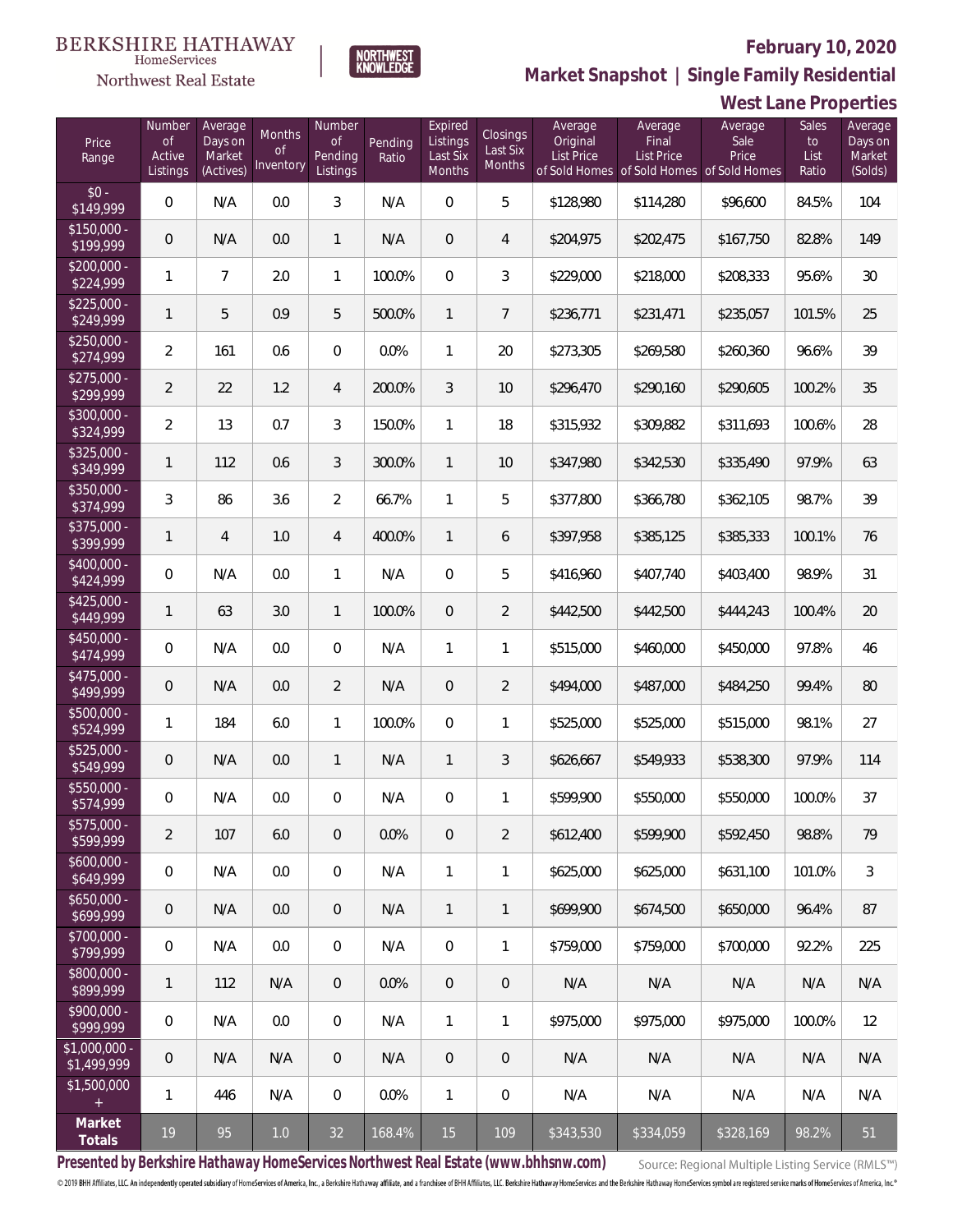### **BERKSHIRE HATHAWAY** HomeServices



## **February 10, 2020**

**Market Snapshot | Single Family Residential**

## **Junction City**

| Price<br>Range                   | Number<br><b>of</b><br>Active<br>Listings | Average<br>Days on<br>Market<br>(Actives) | Months<br>Οf<br>Inventory | Number<br>Οf<br>Pending<br>Listings | Pending<br>Ratio | Expired<br>Listings<br>Last Six<br>Months | <b>Closings</b><br>Last Six<br>Months | Average<br>Original<br><b>List Price</b> | Average<br>Final<br><b>List Price</b><br>of Sold Homes of Sold Homes of Sold Homes | Average<br>Sale<br>Price | Sales<br>to<br>List<br>Ratio | Average<br>Days on<br>Market<br>(Solds) |
|----------------------------------|-------------------------------------------|-------------------------------------------|---------------------------|-------------------------------------|------------------|-------------------------------------------|---------------------------------------|------------------------------------------|------------------------------------------------------------------------------------|--------------------------|------------------------------|-----------------------------------------|
| $$0 -$<br>\$149,999              | 0                                         | N/A                                       | 0.0                       | $\mathbf{1}$                        | N/A              | $\Omega$                                  | $\overline{2}$                        | \$154,750                                | \$147,100                                                                          | \$145,332                | 98.8%                        | 94                                      |
| $$150,000 -$<br>\$199,999        | 1                                         | $\overline{4}$                            | 2.0                       | $\mathbf{1}$                        | 100.0%           | $\overline{2}$                            | 3                                     | \$184,633                                | \$171,300                                                                          | \$169,967                | 99.2%                        | 11                                      |
| $$200,000 -$<br>\$224,999        | 0                                         | N/A                                       | 0.0                       | $\mathbf{1}$                        | N/A              | $\overline{2}$                            | $\overline{2}$                        | \$210,500                                | \$210,500                                                                          | \$216,000                | 102.6%                       | 6                                       |
| $$225,000 -$<br>\$249,999        | 1                                         | 154                                       | 0.4                       | $\mathbf{1}$                        | 100.0%           | $\mathbf{1}$                              | 14                                    | \$238,121                                | \$234,436                                                                          | \$233,779                | 99.7%                        | 34                                      |
| $$250,000 -$<br>\$274,999        | 1                                         | 24                                        | 0.7                       | $\overline{2}$                      | 200.0%           | $\overline{2}$                            | 9                                     | \$260,078                                | \$257,744                                                                          | \$255,933                | 99.3%                        | 23                                      |
| $$275,000 -$<br>\$299,999        | 0                                         | N/A                                       | 0.0                       | $\mathbf{1}$                        | N/A              | $\mathbf{1}$                              | $\overline{7}$                        | \$284,843                                | \$280,700                                                                          | \$281,750                | 100.4%                       | 25                                      |
| $$300,000 -$<br>\$324,999        | 1                                         | 49                                        | 1.2                       | $\mathbf{1}$                        | 100.0%           | $\mathbf{1}$                              | 5                                     | \$318,380                                | \$303,960                                                                          | \$308,050                | 101.3%                       | 21                                      |
| $$325,000 -$<br>\$349,999        | $\overline{2}$                            | 98                                        | 1.3                       | $\overline{2}$                      | 100.0%           | $\overline{0}$                            | 9                                     | \$345,300                                | \$339,511                                                                          | \$337,300                | 99.3%                        | 28                                      |
| $$350,000 -$<br>\$374,999        | 1                                         | 13                                        | 1.2                       | $\overline{0}$                      | 0.0%             | $\overline{0}$                            | 5                                     | \$392,780                                | \$379,780                                                                          | \$359,800                | 94.7%                        | 37                                      |
| \$375,000 -<br>\$399,999         | 0                                         | N/A                                       | 0.0                       | $\overline{2}$                      | N/A              | $\overline{2}$                            | 6                                     | \$400,550                                | \$390,750                                                                          | \$384,250                | 98.3%                        | 52                                      |
| \$400,000 -<br>\$424,999         | 0                                         | N/A                                       | 0.0                       | $\overline{0}$                      | N/A              | $\overline{0}$                            | 4                                     | \$416,000                                | \$403,500                                                                          | \$409,800                | 101.6%                       | 29                                      |
| $$425,000 -$<br>\$449,999        | $\overline{4}$                            | 138                                       | 8.0                       | $\mathbf{1}$                        | 25.0%            | $\mathbf{1}$                              | 3                                     | \$436,667                                | \$428,333                                                                          | \$435,000                | 101.6%                       | 25                                      |
| $$450,000 -$<br>\$474,999        | $\mathbf{1}$                              | 70                                        | 6.0                       | $\mathbf{1}$                        | 100.0%           | $\overline{0}$                            | $\mathbf{1}$                          | \$465,000                                | \$465,000                                                                          | \$465,000                | 100.0%                       | $\overline{2}$                          |
| \$475,000 -<br>$\sqrt{$499,999}$ | 3                                         | 110                                       | 6.0                       | $\overline{0}$                      | 0.0%             | $\overline{0}$                            | 3                                     | \$512,333                                | \$501,000                                                                          | \$483,333                | 96.5%                        | 85                                      |
| $$500,000 -$<br>\$524,999        | $\mathbf{1}$                              | 14                                        | 6.0                       | $\overline{0}$                      | 0.0%             | $\overline{0}$                            | $\mathbf{1}$                          | \$474,900                                | \$474,900                                                                          | \$500,000                | 105.3%                       | 9                                       |
| $$525,000 -$<br>\$549,999        | 1                                         | $\overline{7}$                            | 3.0                       | $\overline{0}$                      | 0.0%             | $\overline{0}$                            | $\overline{2}$                        | \$550,000                                | \$550,000                                                                          | \$525,000                | 95.5%                        | $\overline{4}$                          |
| \$550,000 -<br>\$574,999         | 0                                         | N/A                                       | 0.0                       | 0                                   | N/A              | $\overline{0}$                            | 1                                     | \$545,000                                | \$545,000                                                                          | \$550,462                | 101.0%                       | 39                                      |
| $$575,000 -$<br>\$599,999        | 0                                         | N/A                                       | 0.0                       | $\theta$                            | N/A              | $\overline{0}$                            | $\mathbf{1}$                          | \$595,000                                | \$595,000                                                                          | \$595,000                | 100.0%                       | 4                                       |
| $$600,000 -$<br>\$649,999        | $\mathbf{1}$                              | 59                                        | 2.0                       | $\overline{0}$                      | 0.0%             | $\mathbf{1}$                              | $\mathfrak{Z}$                        | \$631,333                                | \$614,667                                                                          | \$606,667                | 98.7%                        | 26                                      |
| $$650,000 -$<br>\$699,999        | 1                                         | 82                                        | 6.0                       | $\mathbf{1}$                        | 100.0%           | $\overline{0}$                            | $\mathbf{1}$                          | \$680,000                                | \$680,000                                                                          | \$661,000                | 97.2%                        | 46                                      |
| \$700,000 -<br>\$799,999         | $\overline{2}$                            | 119                                       | 12.0                      | $\mathbf 0$                         | 0.0%             | $\mathbf 0$                               | 1                                     | \$750,000                                | \$700,000                                                                          | \$740,000                | 105.7%                       | 31                                      |
| \$800,000 -<br>\$899,999         | 5                                         | 316                                       | 15.0                      | $\mathbf{1}$                        | 20.0%            | $\mathbf{1}$                              | $\overline{2}$                        | \$874,500                                | \$849,750                                                                          | \$837,250                | 98.5%                        | 73                                      |
| \$900,000 -<br>\$999,999         | 1                                         | 36                                        | N/A                       | $\overline{0}$                      | 0.0%             | $\mathbf 0$                               | $\mathbf 0$                           | N/A                                      | N/A                                                                                | N/A                      | N/A                          | N/A                                     |
| \$1,000,000 -<br>\$1,499,999     | $\overline{2}$                            | 115                                       | N/A                       | $\overline{0}$                      | 0.0%             | $\mathbf{1}$                              | $\mathbf 0$                           | N/A                                      | N/A                                                                                | N/A                      | N/A                          | N/A                                     |
| \$1,500,000<br>$\pm$             | 0                                         | N/A                                       | N/A                       | $\overline{0}$                      | N/A              | $\mathbf 0$                               | $\overline{0}$                        | N/A                                      | N/A                                                                                | N/A                      | N/A                          | N/A                                     |
| Market<br>Totals                 | 29                                        | 125                                       | 2.0                       | 16                                  | 55.2%            | 15                                        | 85                                    | \$362,158                                | \$354,353                                                                          | \$351,903                | 99.3%                        | 32                                      |

**NORTHWEST**<br>KNOWLEDGE

**Presented by Berkshire Hathaway HomeServices Northwest Real Estate (www.bhhsnw.com)**

Source: Regional Multiple Listing Service (RMLS™)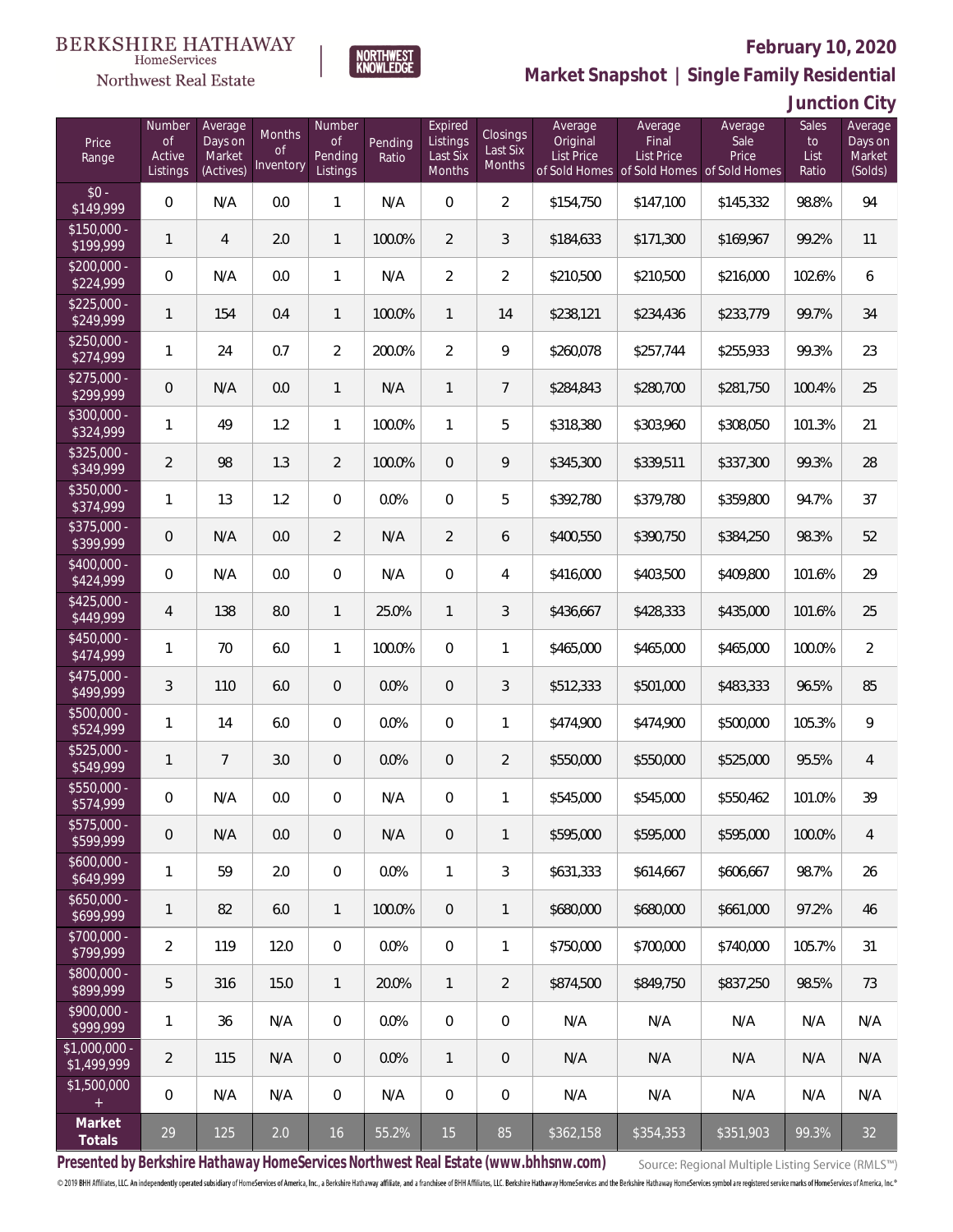

HomeServices

**Market Snapshot | Single Family Residential**

## **Coburg 1 - 5**

| Price<br>Range                | Number<br><b>of</b><br>Active<br>Listings | Average<br>Days on<br>Market<br>(Actives) | <b>Months</b><br>0f<br>Inventory | Number<br><b>of</b><br>Pending<br>Listings | Pending<br>Ratio | Expired<br>Listings<br>Last Six<br>Months | Closings<br>Last Six<br>Months | Average<br>Original<br><b>List Price</b> | Average<br>Final<br><b>List Price</b><br>of Sold Homes of Sold Homes of Sold Homes | Average<br>Sale<br>Price | <b>Sales</b><br>to<br>List<br>Ratio | Average<br>Days on<br>Market<br>(Solds) |
|-------------------------------|-------------------------------------------|-------------------------------------------|----------------------------------|--------------------------------------------|------------------|-------------------------------------------|--------------------------------|------------------------------------------|------------------------------------------------------------------------------------|--------------------------|-------------------------------------|-----------------------------------------|
| $$0 -$<br>\$149,999           | 0                                         | N/A                                       | 0.0                              | $\overline{0}$                             | N/A              | $\Omega$                                  | $\mathbf{1}$                   | \$130,000                                | \$125,000                                                                          | \$100,000                | 80.0%                               | 262                                     |
| $$150,000 -$<br>\$199,999     | 0                                         | N/A                                       | N/A                              | $\overline{0}$                             | N/A              | $\overline{0}$                            | $\overline{0}$                 | N/A                                      | N/A                                                                                | N/A                      | N/A                                 | N/A                                     |
| $$200,000 -$<br>\$224,999     | 0                                         | N/A                                       | N/A                              | $\overline{0}$                             | N/A              | $\Omega$                                  | $\overline{0}$                 | N/A                                      | N/A                                                                                | N/A                      | N/A                                 | N/A                                     |
| $$225,000 -$<br>\$249,999     | 0                                         | N/A                                       | N/A                              | $\overline{0}$                             | N/A              | $\overline{0}$                            | $\overline{0}$                 | N/A                                      | N/A                                                                                | N/A                      | N/A                                 | N/A                                     |
| $$250,000 -$<br>\$274,999     | 0                                         | N/A                                       | N/A                              | $\mathbf{1}$                               | N/A              | $\Omega$                                  | 0                              | N/A                                      | N/A                                                                                | N/A                      | N/A                                 | N/A                                     |
| $$275,000 -$<br>\$299,999     | 0                                         | N/A                                       | N/A                              | $\overline{0}$                             | N/A              | $\overline{0}$                            | $\mathbf 0$                    | N/A                                      | N/A                                                                                | N/A                      | N/A                                 | N/A                                     |
| \$300,000 -<br>\$324,999      | 0                                         | N/A                                       | N/A                              | $\overline{0}$                             | N/A              | $\overline{0}$                            | $\overline{0}$                 | N/A                                      | N/A                                                                                | N/A                      | N/A                                 | N/A                                     |
| $$325,000 -$<br>\$349,999     | 0                                         | N/A                                       | N/A                              | $\mathbf{1}$                               | N/A              | $\overline{0}$                            | $\mathbf 0$                    | N/A                                      | N/A                                                                                | N/A                      | N/A                                 | N/A                                     |
| \$350,000 -<br>\$374,999      | 0                                         | N/A                                       | 0.0                              | $\mathbf{1}$                               | N/A              | $\overline{0}$                            | $\overline{2}$                 | \$354,450                                | \$354,450                                                                          | \$355,000                | 100.2%                              | 38                                      |
| \$375,000 -<br>\$399,999      | 0                                         | N/A                                       | 0.0                              | $\overline{0}$                             | N/A              | $\overline{0}$                            | $\mathbf{1}$                   | \$386,331                                | \$386,331                                                                          | \$386,331                | 100.0%                              | 11                                      |
| \$400,000 -<br>\$424,999      | 0                                         | N/A                                       | 0.0                              | $\overline{0}$                             | N/A              | $\Omega$                                  | 3                              | \$407,508                                | \$407,508                                                                          | \$408,741                | 100.3%                              | 24                                      |
| \$425,000 -<br>\$449,999      | 0                                         | N/A                                       | 0.0                              | $\overline{0}$                             | N/A              | $\overline{0}$                            | $\mathbf{1}$                   | \$444,268                                | \$444,268                                                                          | \$447,067                | 100.6%                              | 10                                      |
| \$450,000 -<br>\$474,999      | $\mathbf{1}$                              | 12                                        | 6.0                              | $\overline{0}$                             | 0.0%             | $\Omega$                                  | $\mathbf{1}$                   | \$451,603                                | \$451,603                                                                          | \$451,903                | 100.1%                              | 9                                       |
| \$475,000 -<br>\$499,999      | 0                                         | N/A                                       | 0.0                              | $\overline{0}$                             | N/A              | $\overline{0}$                            | $\mathbf{1}$                   | \$483,352                                | \$483,352                                                                          | \$480,105                | 99.3%                               | 5                                       |
| \$500,000 -<br>\$524,999      | 0                                         | N/A                                       | 0.0                              | $\overline{0}$                             | N/A              | $\Omega$                                  | 1                              | \$502,633                                | \$502,633                                                                          | \$502,783                | 100.0%                              | 13                                      |
| \$525,000 -<br>\$549,999      | 0                                         | N/A                                       | N/A                              | $\overline{0}$                             | N/A              | $\overline{0}$                            | 0                              | N/A                                      | N/A                                                                                | N/A                      | N/A                                 | N/A                                     |
| \$550,000 -<br>\$574,999      | 0                                         | N/A                                       | N/A                              | $\overline{0}$                             | N/A              | 0                                         | 0                              | N/A                                      | N/A                                                                                | N/A                      | N/A                                 | N/A                                     |
| $$575,000 -$<br>\$599,999     | 0                                         | N/A                                       | 0.0                              | $\overline{0}$                             | N/A              | $\mathbf 0$                               | $\overline{2}$                 | \$584.950                                | \$584.950                                                                          | \$588,500                | 100.6%                              | $\overline{7}$                          |
| $$600,000 -$<br>\$649,999     | $\overline{0}$                            | N/A                                       | N/A                              | $\boldsymbol{0}$                           | N/A              | $\overline{0}$                            | 0                              | N/A                                      | N/A                                                                                | N/A                      | N/A                                 | N/A                                     |
| $$650,000 -$<br>5699,999      | 0                                         | N/A                                       | 0.0                              | $\overline{0}$                             | N/A              | $\mathbf{1}$                              | 1                              | \$675,000                                | \$675,000                                                                          | \$650,000                | 96.3%                               | 9                                       |
| \$700,000 -<br>\$799,999      | 0                                         | N/A                                       | N/A                              | $\boldsymbol{0}$                           | N/A              | $\mathbf 0$                               | 0                              | N/A                                      | N/A                                                                                | N/A                      | N/A                                 | N/A                                     |
| \$800,000 -<br>\$899,999      | 0                                         | N/A                                       | N/A                              | $\overline{0}$                             | N/A              | $\sqrt{2}$                                | 0                              | N/A                                      | N/A                                                                                | N/A                      | N/A                                 | N/A                                     |
| \$900,000 -<br>\$999,999      | 1                                         | 139                                       | N/A                              | $\boldsymbol{0}$                           | 0.0%             | $\overline{0}$                            | 0                              | N/A                                      | N/A                                                                                | N/A                      | N/A                                 | N/A                                     |
| $$1,000,000 -$<br>\$1,499,999 | 0                                         | N/A                                       | 0.0                              | $\overline{1}$                             | N/A              | $\theta$                                  | 3                              | \$1,283,333                              | \$1,273,333                                                                        | \$1,226,667              | 96.3%                               | 62                                      |
| \$1,500,000<br>$+$            | 1                                         | 80                                        | N/A                              | $\mathbf 0$                                | 0.0%             | $\mathbf 0$                               | 0                              | N/A                                      | N/A                                                                                | N/A                      | N/A                                 | N/A                                     |
| Market<br>Totals              | $\overline{3}$                            | $77 \,$                                   | 1.1                              | $\overline{4}$                             | 133.3%           | $\mathbf{1}$                              | 17                             | \$589,677                                | \$587,618                                                                          | \$577,142                | 98.2%                               | 39                                      |

**Presented by Berkshire Hathaway HomeServices Northwest Real Estate (www.bhhsnw.com)**

Source: Regional Multiple Listing Service (RMLS™)